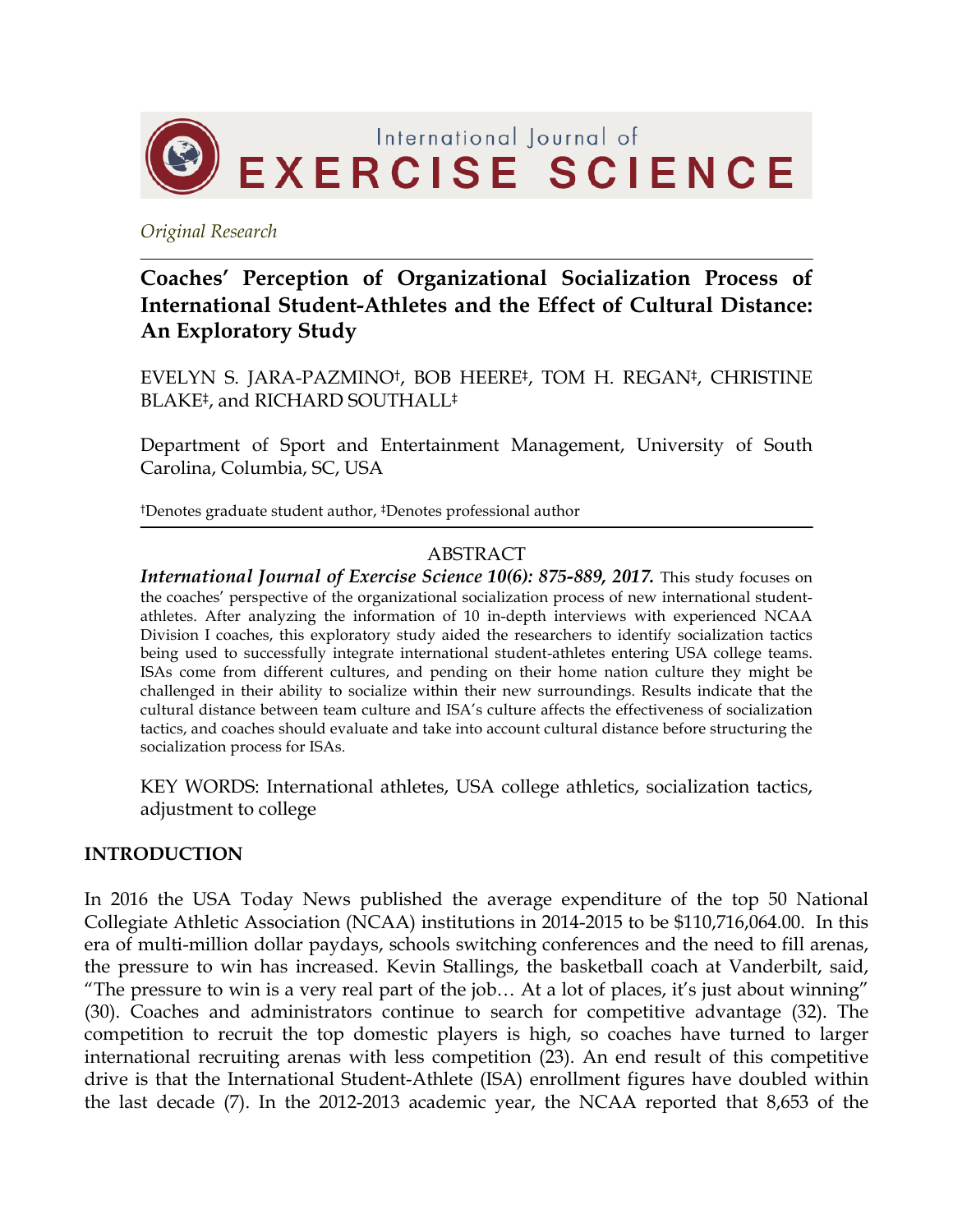186,640 (4.6%) Division I student-athletes came from outside the United States, and due to higher tuition fees (ISAs can not qualify for in-state tuition), athletic departments have to allocate more resources to the ISAs. Therefore, to protect their investment, college athletic departments and universities should consider devoting resources to the success and retention of ISAs.

International students experience difficulties adjusting to the national culture of their new host nation as well as adjusting to a new (collegiate) organizational culture (27). They have to adjust to a new academic system, establish social networks as well as learn a new language and overcome financial hurdles (33). International students are at greater risks of experiencing anxiety, stress, and culture shock (24), depressive symptoms (6), social isolation (15, 19, 24), and homesickness (16). ISAs have to overcome these challenges not only in the classroom, but also on the field. Many stressors from expectations placed on them due to the increased competitive nature of collegiate sports, put ISAs at a disadvantage and create an environment prone to failure (11).

Comparable to a business general manager in search of the most efficient way to manage his/her resources and obtain the best outcomes, the coach of a team also searches for the most efficient way to manage his/her human resources and a way to obtain the best outcome from his/her athletes. In the same way a new employee has to be socialized into his/her organization's culture (norms, values and beliefs), the incoming ISA also has to be socialized into his/her team's culture (norms, values and beliefs). Griffeth and Hom (10) found that member turnover is highest among newcomers to an organization, and in combination with the escalating cost of training new employees, organizations have a profound interest in helping their new employees adjust into their new roles and understanding the specific socialization tactics that best assist in this process.

Therefore, the purpose of this study was to explore from the coaches' perspective, the socialization tactics used during the socialization process of incoming ISAs and explore the role of the cultural differences between the ISA's home nation and the United States within this process.

International newcomers and Cultural Distance: Many international newcomers are recruited for their high level of skills; however, the difficulty in learning the nuances of a new organizational culture in addition to nuances of a new national culture makes the adjustment of the international newcomers harder to achieve (28). Andrade (1) addressed the transitional issues unique to the general international student population during the first year in a U.S. college or university. Many of the issues encountered by international students overlap with those of domestic students: adjusting to a new environment, leaving home for the first time, developing effective study habits, and choosing a major; however, these potential struggles are compounded for international students by language barriers and cultural differences. Andrade also argued that specific cultural and linguistic challenges, which affect nearly every facet of the international student transitional process, are often neglected. International students have trouble adjusting to their new surroundings, primarily because of culture shock, which stems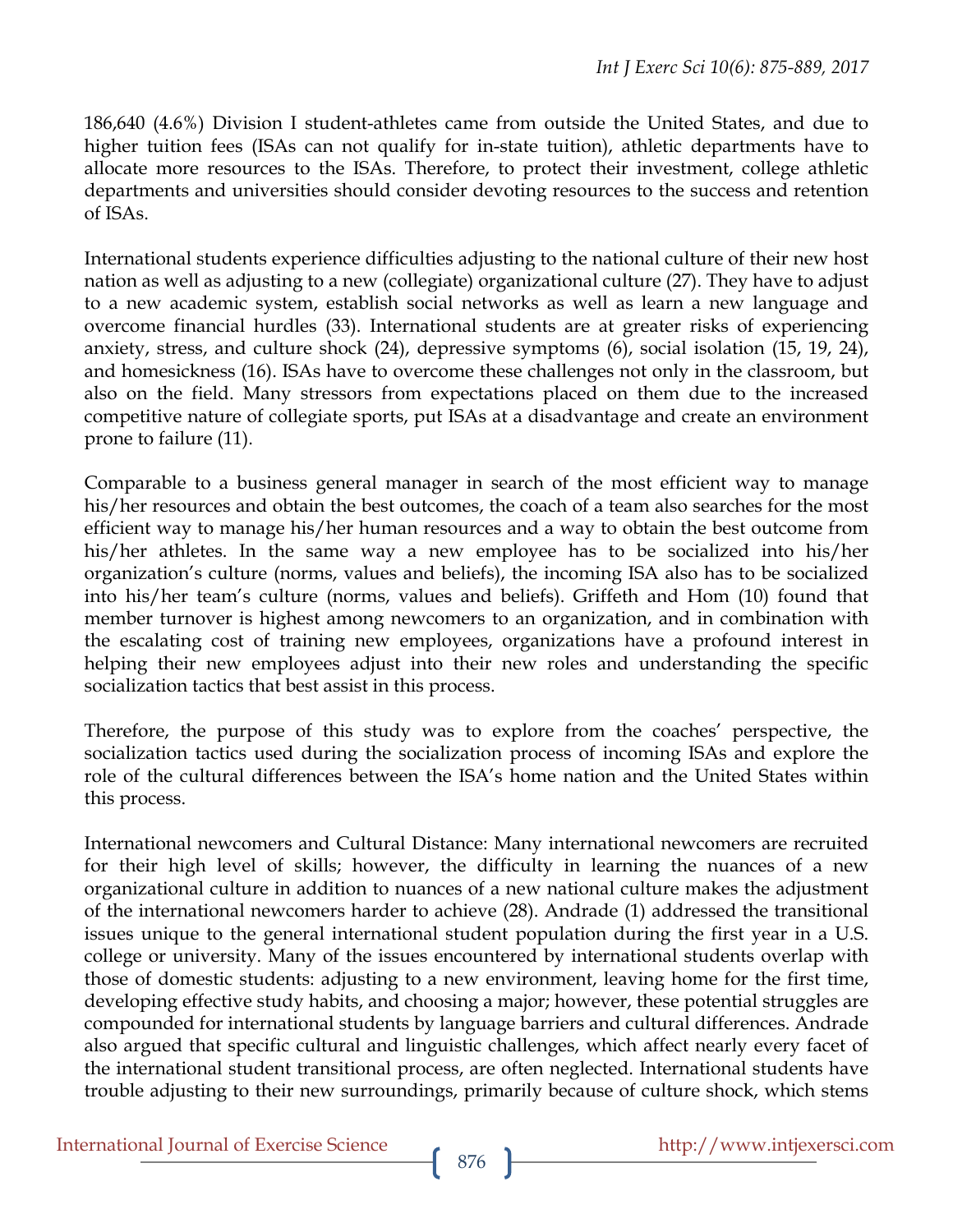from confusion about the norms of the new culture (5, 18, 31). Chapdelaine and Alexitch (5) determined that international students experienced more culture shock, or a greater sense of social difficulty, than did host students. Students who were more fluent in English and had more social support also experienced less stress. (21). In addition, students who experienced greater cultural differences had less social interaction with host students, and lower levels of social interaction with host students intensified culture shock. Finally, homesickness may be more pronounced depending on the country of origin of the sojourners. Greater differences between one's culture and the host culture will result in more homesickness (8). Yeh and Inose (34) found that European students that moved to the United States reported less stress from culture shock than did Asian, African and Latin American students. This fact was attributed to a smaller cultural distance between European culture and American culture compared to the other continents. The results of these previous studies informed the difficulties and risk that ISAs were exposed to when they arrived to a new environment. As stated by Yeh and Inose (34), each newcomer had a different level of difficulty while being introduced to the host organizational culture.

There are several authors that have addressed transitional issues faced by student-athletes (14; 22) and specifically Ridinger and Pastore (22). Ridinger and Pastore were among the first to address the acclimation of ISAs to U.S. higher education and athletics, and noted the absence of research on ISA adjustment into college. Ridinger and Pastore (22) were the first to create a model of adjustment for ISA, which included four antecedent factors (personal, interpersonal, perceptual, and cultural distance), and five types of adjustment (academic, social, athletic, personal-, emotional, and institutional attachment), resulting in two outcomes (satisfaction and performance) to define successful adjustment to college. In fact, the greater the cultural distance between the sojourner's native country and the host nation, the greater the adjustments international athletes would be expected to make (22).

Later, Popp et al. (20) explored how the antecedent factors identified by Ridinger and Pastore connect to the actual lived experiences of international migrant athletes at U.S. universities. The antecedents presented in the adjustment model by Ridinger and Pastore (22) included the cultural distance dimension, which refers to the difference between the home culture and the culture found on the college campus, which can be both a geographical distance and a societal or cultural gap. Popp et al. (200) as well as Ridinger and Pastore (2s) both studies mentioned cultural distance as a key variable in the process of adjustment, but they did not define how to measure it within the field of sports. Authors have studied the adjustment of ISAs to the new team culture, however there is a lack of studies on the leader's approach to establishing an effective socialization process for the new members.

According to Slack (26), "While culture is often presented as a unitary entity, most sport organizations have a dominant culture and one or more subcultures. These competing cultures can lead to organizational conflict if they are not managed." In the case of college athletics, the head coach of each team is responsible for creating and/or managing the culture at that level (25). Additionally, the head coach of the team is the person in charge of structuring the socialization process for his/her new athletes. The head coach has many resources available to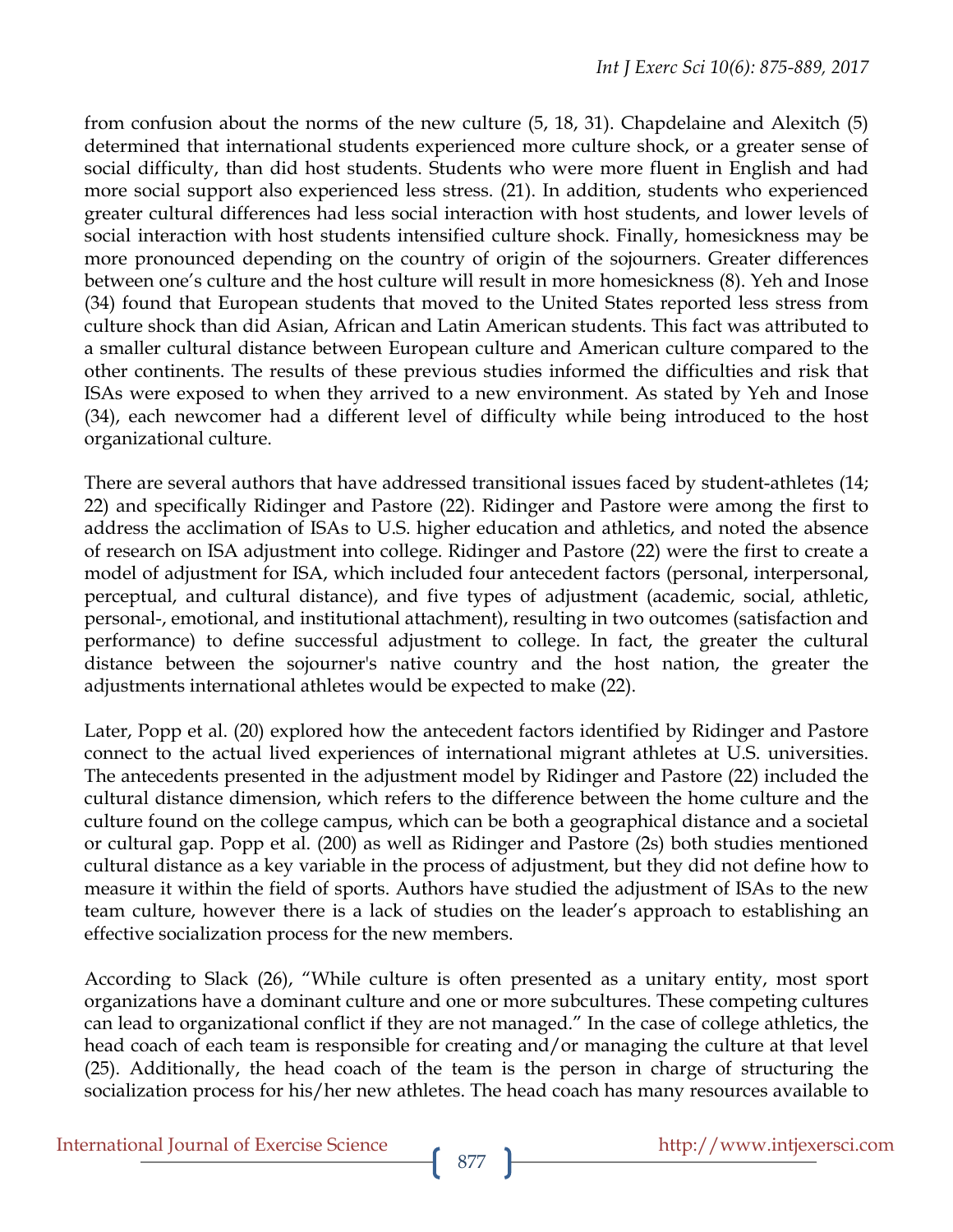help during the adaptation process. Ultimately, the head coach will determine what tactics to use during the socialization process, yet it is unclear to what extent head coaches understand the effect of cultural distance on the socialization process of international newcomers.

National Culture as Barrier to Organizational Socialization in sport: Katz (13) looked at the organizational socialization within the U.S. collegiate sport context and found that entering a new environment brings forth a number of challenges for any newcomer. Networks are inherently related to belonging, consequently, network development and network location should play an important role in how newcomers join communities. At the same time, not all newcomers require the same socialization experience; a successful newcomer adjustment process is a matter of fit between individual characteristics and the socialization tactics employed by the organization. Finding a belonging early in the newcomer experience is essential to a successful socialization process (13). For that reason, it is very important for organizational researchers to include the time of the measurements for all the variables, and include the role of time in socialization (3). The value of providing a form of engagement early in a newcomer's transition is hard to overstate. (13). Other factors to take into account, are the number of members on the team and the nature of the sport (team vs. individual), which might alter what combinations of tactics are used during the socialization process of a newcomer. Additionally, the national host culture and the ISAs' culture are different from one newcomer to the other; this "cultural distance" affects the effectiveness of the socialization tactics used with newcomers.

The stability and productivity of any organization depends in large measure upon the way newcomers come to carry out their tasks. When the transition from generation to generation is accomplished smoothly with a minimum of disruption, the continuity of the organization's mission is maintained and the predictability of the organization's performance is left intact (29). The culture within an organization represents the glue that holds together the various interlocking parts of an on-going social concern. However, it was found that the greater the cultural distance between the new environment and the expatriate's home culture, the greater those transition difficulties are likely to be (12).

It was also stated that the content of the work and the importance of interpersonal communication are greatly impacted by a change in cultural setting, for example, the adaptation of an engineer versus a human resource manager (9). In the field of sport, interpersonal communication is needed and highly valued in team sports more than in individual sports. Vocal leaders such as a point guard in a basketball team, needs an effective interpersonal communication, which would greatly influence the performance of the team.

In summary, the following research questions guided the present study on sport organizational socialization at the collegiate athletic Division I level:

RQ1: What tactics do coaches use during the socialization process of ISAs?

RQ2: From the coaches' perspective what is the effect of ISAs' cultural distance during the socialization process of ISAs?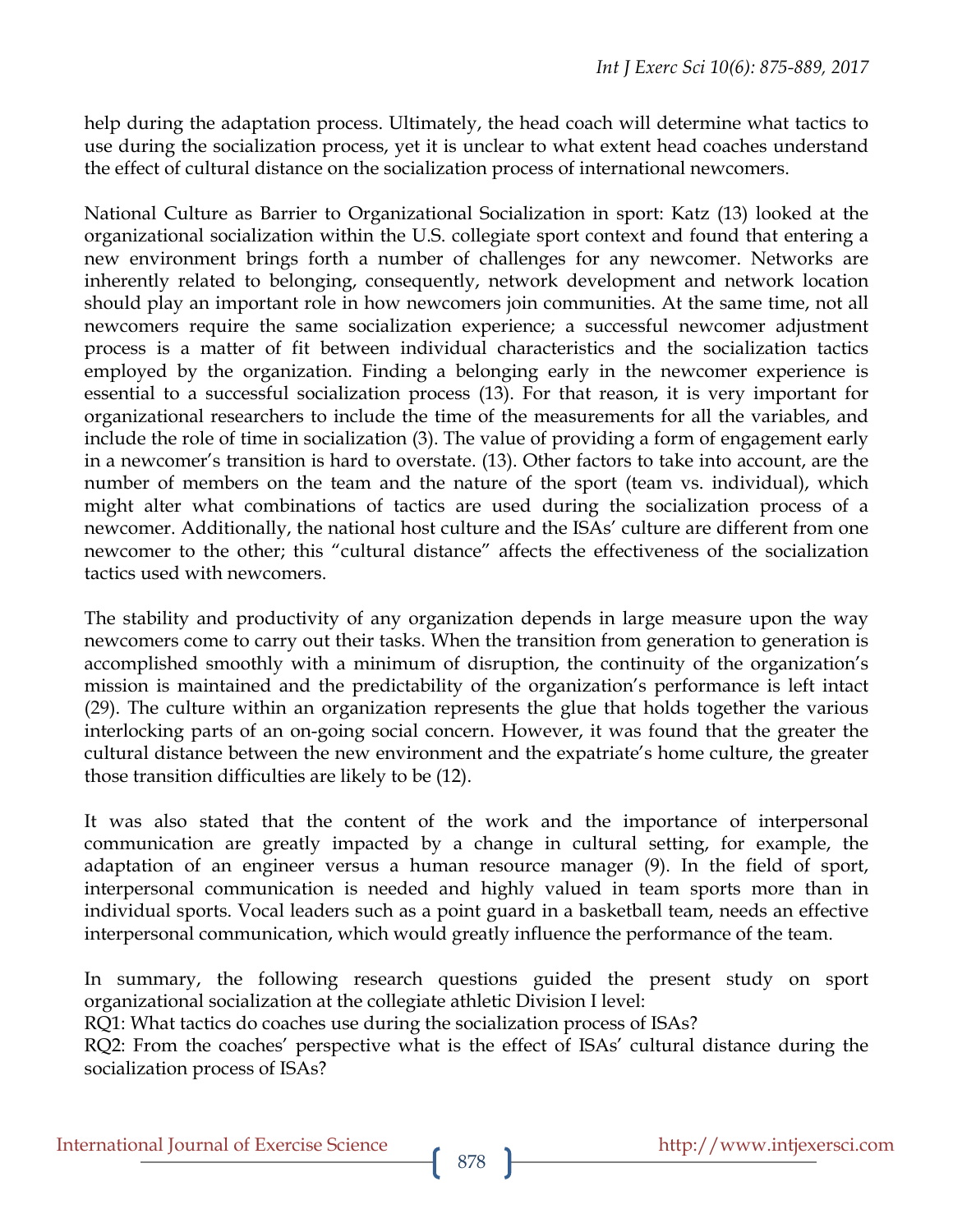## **METHODS**

#### *Participants*

The target population for this study were NCAA Division I athletic coaches. The researchers used purposeful sampling using a maximum variation approach to obtain different perspectives from coaches with experience dealing with ISAs. The responsibilities and interaction of the coaching staff with ISAs varied from the head-coaches, assistant-coaches, recruiting-coaches, and strength and conditioning-coaches. The researchers recruited the coaches to participate in the study through personal connections to the athletic department of various universities. The inclusion criteria used was coaches from NCAA Division I institutions, which have had successful programs within the conference and at the national level, and have had a high frequency of ISAs on their teams. (See Table 1).

| . .<br>Coach $(M/W)$ | Sport $(M/W)$  | Experience (yr) | Exp. with ISA | Nationality |
|----------------------|----------------|-----------------|---------------|-------------|
| Head Coach (M)       | Soccer $(M)$   | 18              | Extensive     | England     |
| Head Coach (M)       | Soccer $(M)$   | 38              | Extensive     | <b>USA</b>  |
| Head Coach (M)       | Tennis (W)     | 22              | Extensive     | <b>USA</b>  |
| Head Coach (M)       | Tennis (W)     | 13              | Extensive     | Australia   |
| Head Coach (W)       | Golf(W)        | 11              | Extensive     | USA         |
| Ass. Coach (W)       | Soccer $(W)$   | 8               | Fair          | <b>USA</b>  |
| Ass. Coach (W)       | Track $(M/W)$  | 10              | Extensive     | Jamaica     |
| Ass. Coach (W)       | Volleyball (W) | 2               | Little        | USA         |
| Ass. Coach (M)       | Football (M)   | 5               | Fair          | <b>USA</b>  |
| Streng. Coach (M)    | Tennis $(M/W)$ | 8               | Extensive     | USA         |

**Table 1.** Subject's background information.

Note: M = men; W = women; Little 0 to 2 ISAs; Fair 3 to 10 ISAs; Extensive = 11 or more ISAs.

One author conducted in-depth interviews with 10 coaches using a semi-structured interview. Each interview lasted approximately 30-40 minutes.

#### *Protocol*

In this qualitative study the authors strive to obtain information from coaches and their perception of their own experiences. The authors chose an emergent research design to capture "rich information cases" as they become available (17). To explore organizational socialization tactics used with new ISAs coming to US college athletic teams, the authors conducted indepth interview with coaches of various NCAA Division I teams. The socialization tactics used with ISAs were identified and categorized. Finally, the desired outcomes were grouped based on the coaches' perceptions.

#### *Statistical Analysis*

The researchers conducted a content analysis of the current team's website and media guides from past years to confirm the presence of ISAs on each team. With this information, we were able to triangulate findings such as ISAs´ turnover, group recruiting of ISAs from the same nation, and possible peer-mentorship from older ISAs from the same nation. The researchers coded the data following the procedures outlined by Patton (17). This preliminary analysis yielded 73 socialization tactics mentioned by the coaches during the interviews. The emergent

International Journal of Exercise Science http://www.intjexersci.com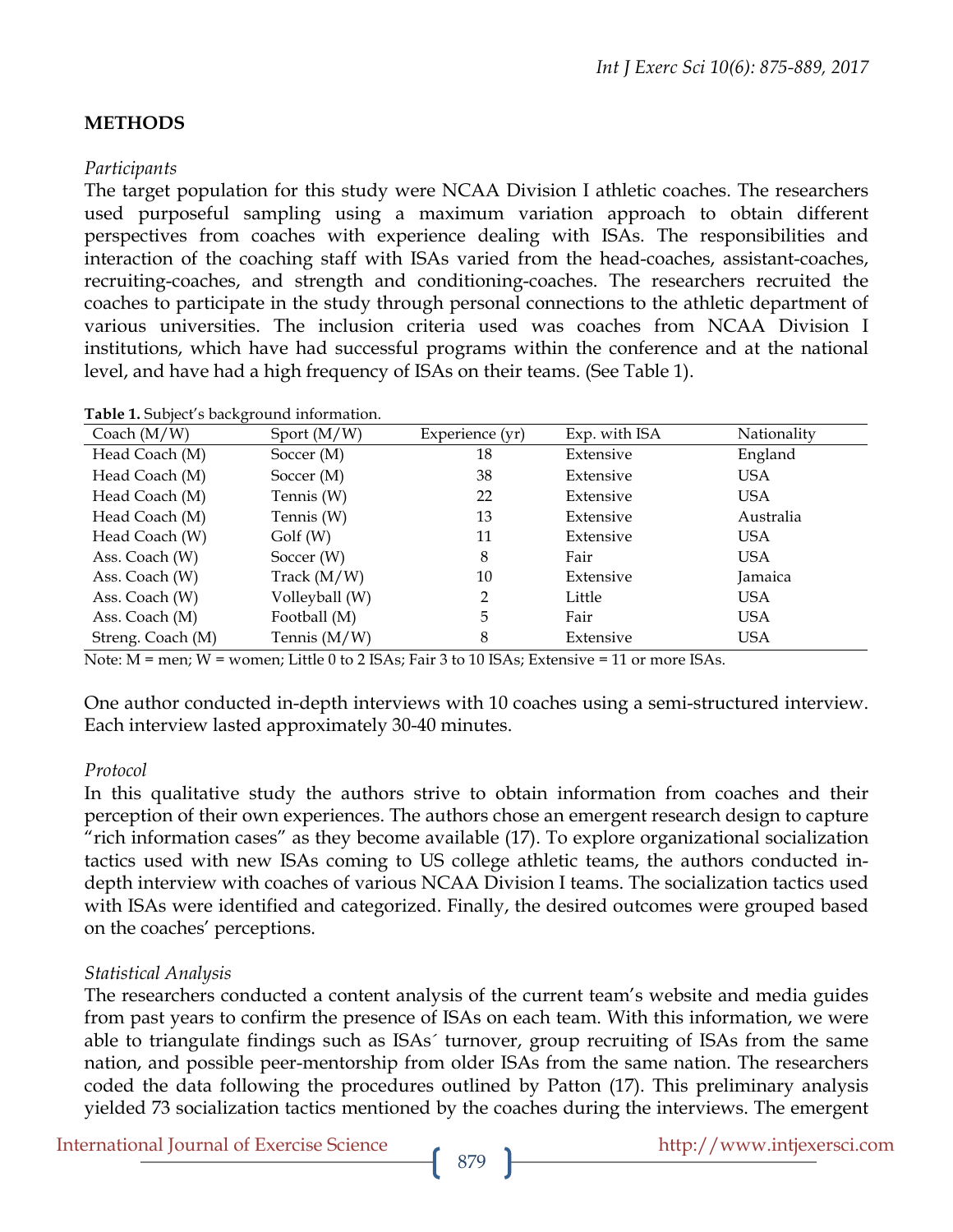nature of the exploratory study guided the researchers to account for each tactic with the same importance regardless of the frequency of use, until saturation was reached. After developing initial themes, we classified the 73 socialization tactics into five major categories that summarized a broad area of action for each socialization tactic. The five major areas that emerged from this analysis were custom coaching, mentorship, team structure, all-inclusive family and supporting services. Each major area had various tactics, all with the same goal during the socialization process of new ISAs.

# **RESULTS**

Based on the emergent analysis of the information given by the coaches, we proposed the following figure that summarizes the exploration of the organizational socialization process of ISAs from the coaches' perspective.



**Figure 1.** Organizational socialization tactics used in collegiate athletics and the effect of ISAs' cultural distance from the coaches' perspective.

The figure includes the five areas that gathered the specific socialization tactics used by coaches, the effect cultural distance has on the effectiveness of those tactics, and the potential outcomes due to the effect of ISAs' cultural distance. The greater the cultural distance is (top of the graph) the more problems that ISA and the coach have to face and the smaller the cultural distance is (bottom of the graph) the fewer problems and more positive outcomes the ISA and coaches obtain. Then, coaches reported that the solution to common problems such as homesickness and possible miscommunication was to talk directly with the ISA. However, the outcome of the coach-ISA talk was not always positive.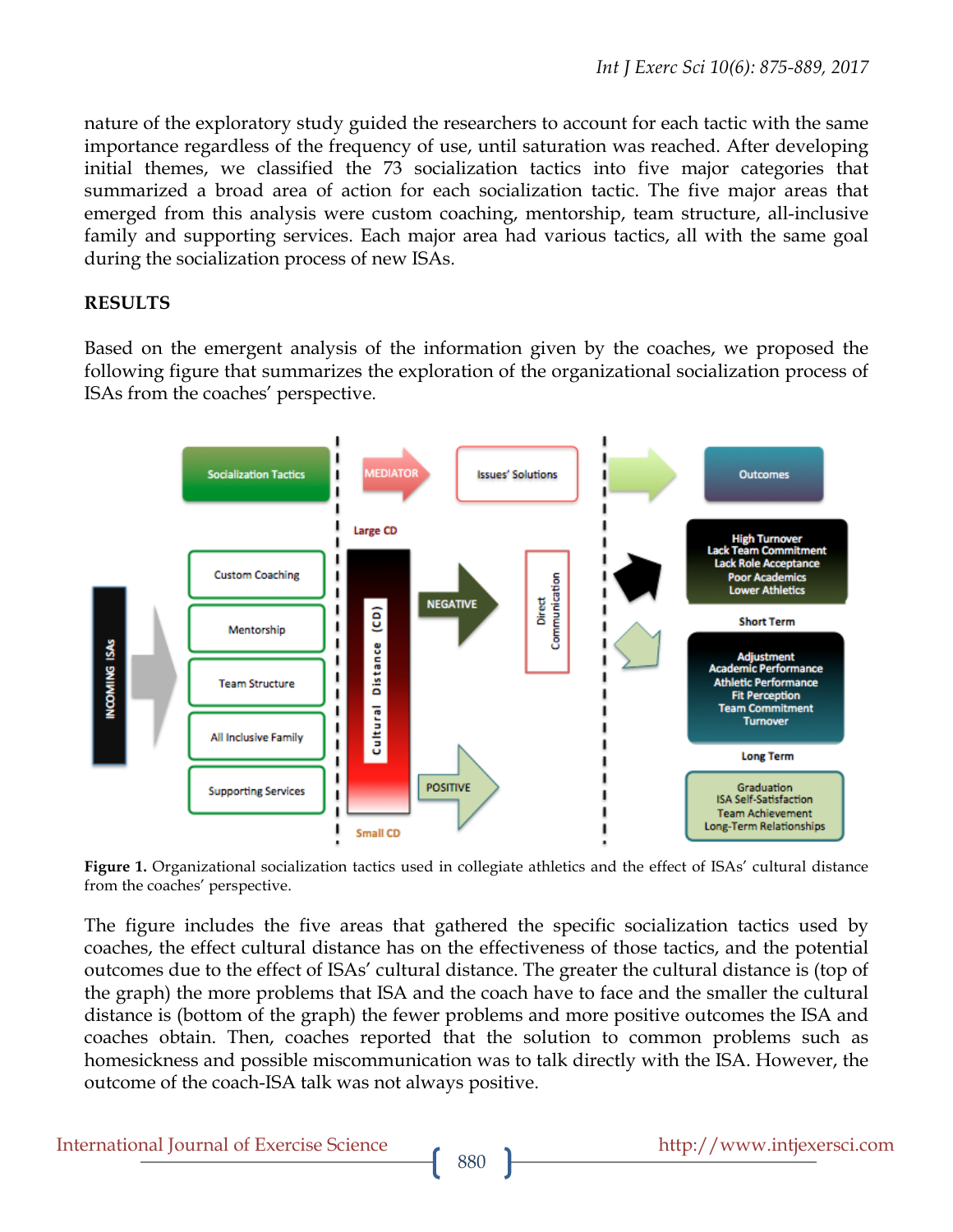It is important to mention that from the ten coaches interviewed only one reported giving a personality evaluation to his/her athletes before establishing socialization tactics and team roles. The other nine coaches reported assigning the same socialization tactics to the entire incoming freshman class regardless of being domestic or international. All the coaches reported the importance of meeting ISAs in person and getting to know their culture and personality as well as their emotional, academic and medical needs early in the recruitment process.

Socialization tactics and cultural distance: In the sections below, we will discuss the socialization themes gathered after the analysis of the information given by the coaches. In addition, we will present how cultural distance affected the effectiveness of the socialization tactics.

Custom Coaching: First, coaches gain knowledge about general cultural differences of ISAs based on their country of origin from many years of experience. Custom Coaching refers to the coaches' use of previous knowledge about their incoming ISA's background (individual needs, personal values, motivation to become an ISA, knowledge of the NCAA rules for each sport), in order to establish a socialization tactic that will be favorable for the adaptation of the newcomer. Those tactics have a high level of involvement between the coach and the ISA on an individual basis and the coach would have to apply custom coaching throughout the ISA's experience.

For example, if one of the characteristics of a particular ISA's culture is collectivism, then the coach might look to recruit more than one athlete from the same culture, looking to make the adaptation process of those athletes more efficient. One coach stated, *"I have had many Brazilians and I know that in their culture they like to be in groups so we recruit them in groups of 2 or more. They will adjust better if they are in groups."* [Head Coach Soccer, male]. We partially confirmed this information with triangulation of information from the websites and media guides from past years. The roster of the teams showed small groups of ISAs from the same nationality on the same team.

Custom coaching is also an important tool for detecting problems at an early stage. Coaches claimed to maintain a constant one-to-one communication that focused on the wellbeing of the ISAs at various points in time during the adaptation process. "*Asking them on a regular basis if they are OK. We work one-on-one with the athletes, so we get to know them and ask questions related to class, practice and any other areas." [Head Coach Tennis, male]* This is another example of a custom coaching socialization tactic where the coach maintains regular meetings/practices with the ISA in order to gather information about possible difficulties that the ISA might be facing during the socialization process.

Mentorship: Almost all coaches emphasized the importance of mentorship. They referred to mentorship as a system to help newcomers (protégés) become acclimated into the team by pairing them up with more experienced teammates (peer-mentor) or coaching staff (mentor). The coaches trusted that the peer-mentor relation allowed the newcomers to obtain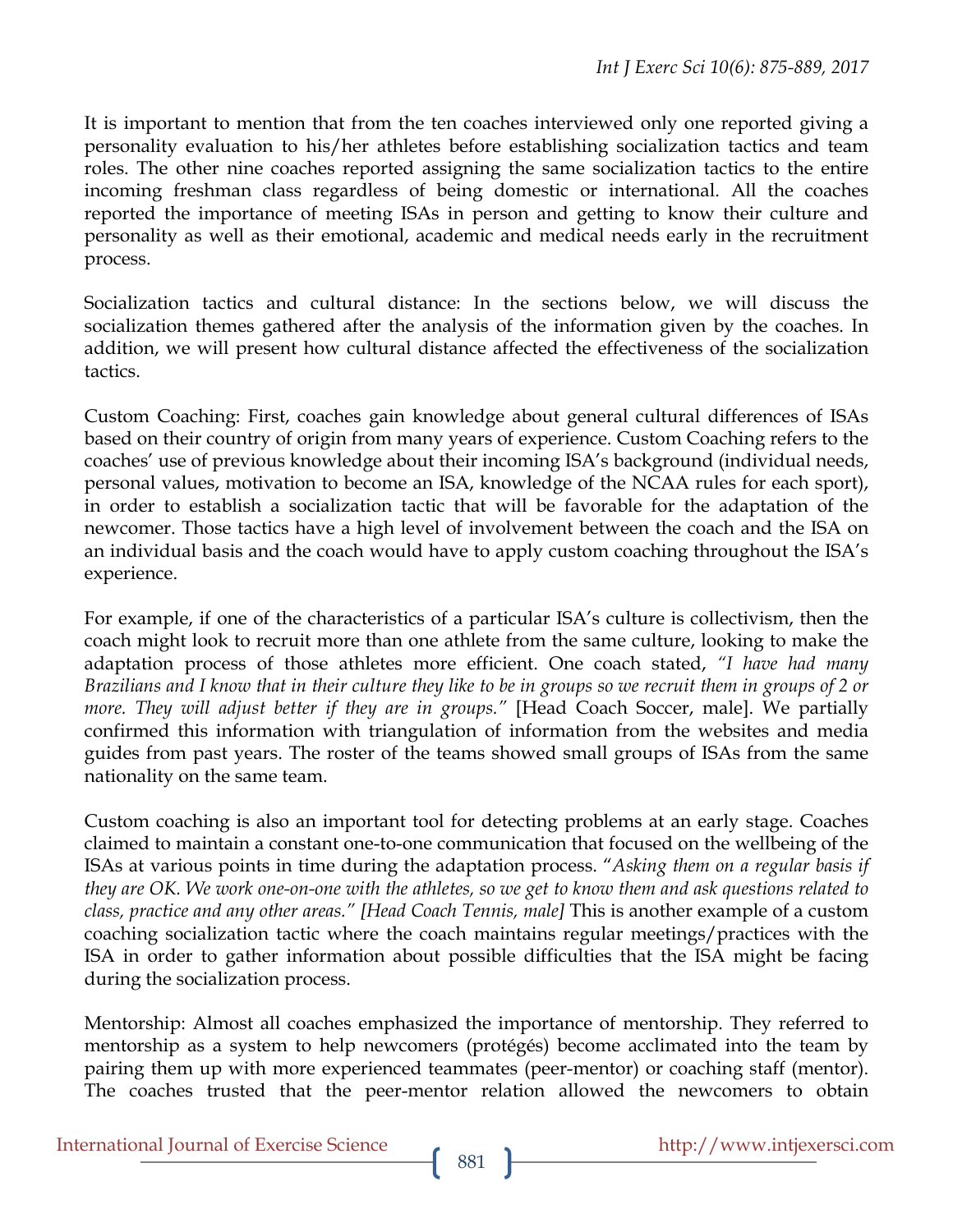information, have a good example to follow, and provided them with advice. Mentors or peermentors introduced new ISAs into their new roles.

The goal of the mentorship tactic, peer-to-peer, was to gradually introduce the newcomer into the team's culture due to the experience of the senior member, who had extensive knowledge of the structural and functional characteristics of the team and its surroundings (e.g. city, university, etc.). The coaches assumed that the older peer is knowledgeable about the norms, values and beliefs of the team and the environment surrounding them. In addition, the older player informed the younger player about the team's traditions and symbols, which might not be visible to the people outside of the team.

Another style of mentorship is coach-ISA, in which the coach assigned various student-athletes to each member of the coaching staff (assistant coaches). The responsibilities of the mentors (assistant coaches) involved, making sure their ISA learned and applied the norms and values of the team. In addition, the coaches aimed to provide emotional support to the athletes that needed it at a specific point in time. The coaches stated the use of mentoring tactic continuously during the academic year. This tactic also served as a reporting tool for potential issues. The coaches claimed to develop a strong relationship with their protégés and gain their athletes' trust by demonstrating genuine interest in the ISAs' well-being. A head coach reported that the involvement of the assistant coach as a mentor was important because for some ISAs the hierarchical figure of the head coach limited an effective mentor-protégé connection. For some ISAs, it was easier to relate to the assistant coaches as opposed to the head coach, due to positions of power. Coaches stated that it is important to use of this tactic for a long period, not just the first phase. Another objective of this tactic is to help the ISAs in building a social network that would later serve as a support system.

Team Structure: Coaches reported that the socialization tactics used to introduce the team structure to the newcomers was not different for ISAs and domestic athletes. The coaches used a formal style to communicate the general team rules and norms, applicable to all members of the team under the same standards. It is essential to emphasize the difference between the team's rules and roles. The rules are the same for every member, and the roles might be different for each member of the team. It was important for coaches to use the team rules as unifiers for all its members without distinction of origin, or status within the team. However, it might be necessary to communicate the rules to the ISAs in a different way. The effect of cultural distance on this group of tactics caused misunderstandings. In some cultures, the rules are not strictly enforced, and enforcers routinely make exceptions for individuals. The following example illustrates how cultural distance affected the team structure tactics.

*They (ISAs) miss home, their friend and lifestyle…. The athletes had to be back by certain date in January, back from Christmas break, and she did not come back that day. She wanted the extra time with her family. She did not really understand that once we said, "this is the date you have to be back", that was the date. She came back two or three days after that, it became a messy situation. The coach sat her down and talked to her and try to make her understand… you have a responsibility to this program, so when we tell everybody else to be back we cannot give you extra privileges because you are international. [Assistant Coach Volleyball, female]*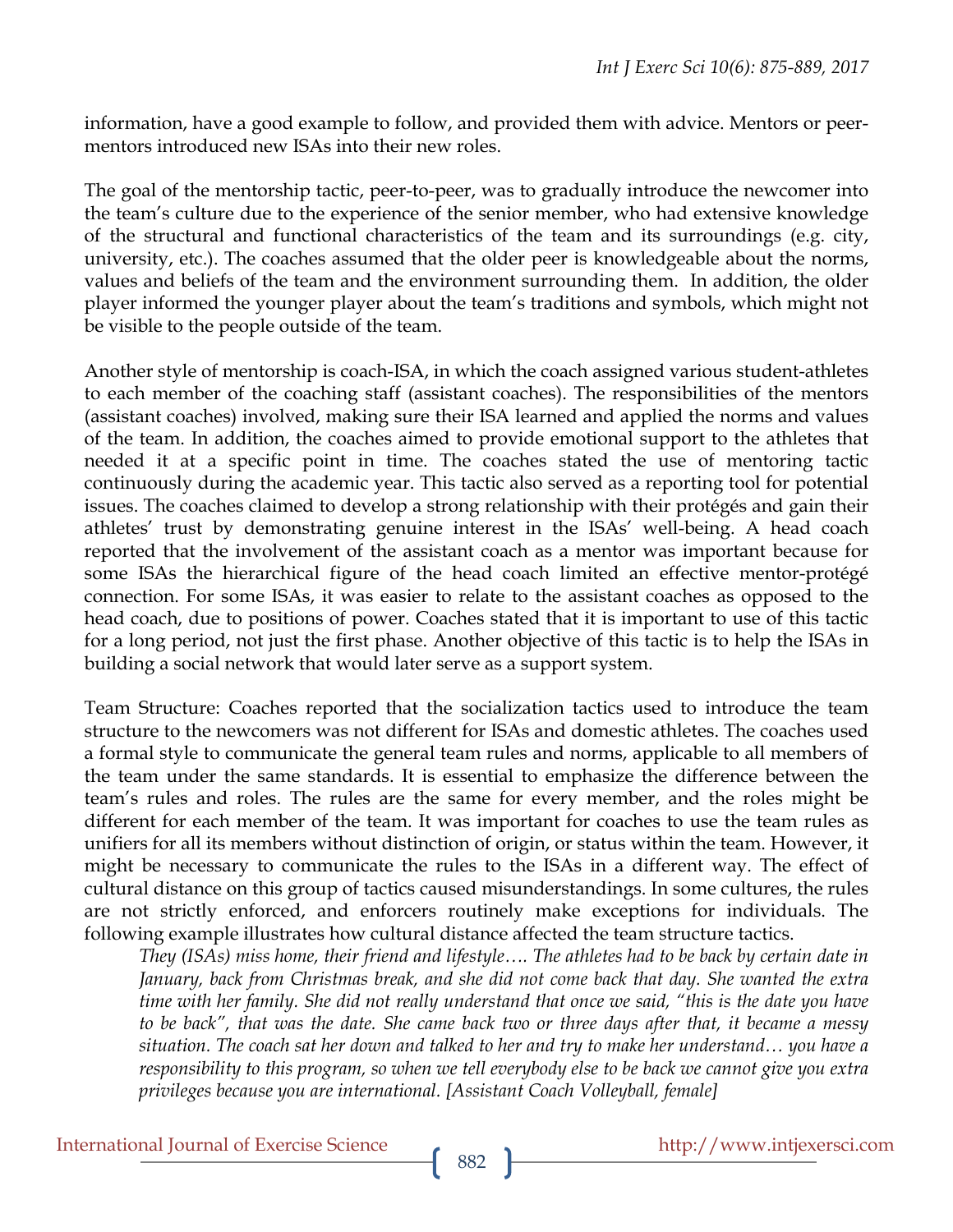In this situation, cultural distance affected the effectiveness of team structure tactics. The coach solved the issue with direct communication, to ensure it would not happen again. At this stage, the ISA had to accept the rules or go back to her home country. It became apparent from the interviews that each team structure is different. Depending on the leadership and coaching style of each head coach, a team has more rules or less rules. One coach reported, *"The team has strict rules and norms that guide the expected behavior of the team members such as a dress code, punctuality, expected behaviors for class, practices, away games and other situations"* [Head Coach Soccer, men]. In contrast, another coach reported *"The team has one basic principle that guides the behavior of each team member in all situations: represent the university in a first-class manner"* [Head Coach Tennis, women]. In the case of ISAs, the enforcement of the team rules must be the same but the introduction to the team rules might be different, based on each ISAs cultural distance.

All-inclusive family: Fourth, the all-inclusive family describes the specific way in which the members of the team experience the team culture. It is dependent upon the members of the team and their style of human interaction, connectedness and favorability to diversity. The coaches reported that the team culture is constantly changing and due to the nature of college sports where an athlete only has four-years of eligibility, the team culture will be adapted based on the members of the team at a specific point in time. Coaches reported that the tactics used were collective in context, informal and greater in number especially during the first stages of newcomer socialization. The validity of the ISAs' personal characteristics is important in order to have a better socialization between the ISAs and other members of the team.

*The biggest hurdle is the adjustment to a different culture, language, and social structure. Although, the things that combat that, is that they are in this culture of the team. This team culture is embracing all of them. They are brothers or sisters together and that helps them to overcome homesickness or any other challenge. [Head Coach Soccer, male]*

All the coaches mentioned the use of socialization tactics within this area. The interaction of the members of the team outside of the sport context was qualified as very important based on the coaches' experiences. *"When they come to the program, they are coming into an all-inclusive family of people that look out for them in everything" [Head Coach Soccer, male].* The all-inclusive family group of socialization tactics is one of the biggest advantages of ISAs over international students. A coach stated that the main goal of this group of tactics was to increase the connectedness between the members of the team.

Supporting Services: The goal of these services is to facilitate the successful adaptation and performance of the student-athletes in their athletic and academic responsibilities. Supporting services include the following areas: study hall, tutors, psychologist, nutritionist, sport trainers and various introductory meetings among others. Each athletic department offers similar tactics in a formal socialization of newcomers into the university lifestyle. For example, the introductory meetings are collective in context, and most times mandatory to all studentathletes in the athletic department. The introductory meetings inform all newcomers (domestic and ISA) about various topics such as; alcohol and drug use, nightlife, sexuality, violence, fan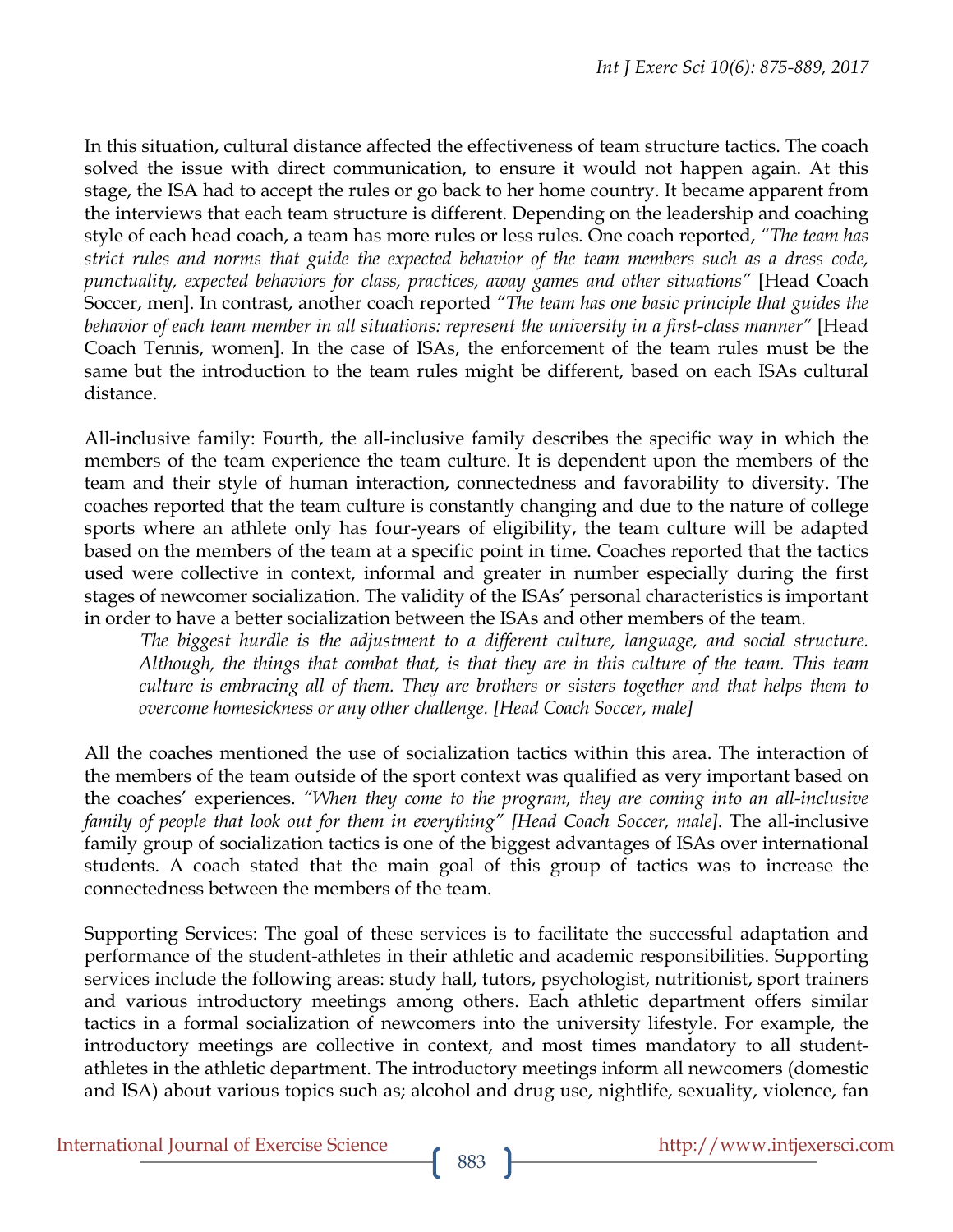interaction and eligibility regulations among other topics. The coaches also mentioned introductory meetings specifically for ISAs, where they received information about immigration rules and resources for internationals.

*I make a point of attending the introductory meeting for internationals every year, where they receive important information about additional regulations the internationals have to be aware. I want to be able to help them remain in good migration standing. [Head Coach Tennis, women]*

The coaches reported that the athletic department organizes and manages the supportive services independently from the head coach of each team. However, the coaches can promote the use of those services in a more or less frequent way. After analyzing the interviews, the researchers established that supporting services are essential for the adjustment of domestic student-athletes and ISAs. *"We have our staff that works with them in terms of the strength coach, the nutritionist, the academic counselors, the psychologist, so we have a lot of services that we can offer to this guys" [Head Coach Soccer, male].*

Even though coaches do not directly control supporting services, they receive continuous reports and information from these services. Additionally, the coaches encourage both domestic students and ISAs to take advantage of this support system. ISAs use support services in an individual context and based on the need of each ISA. After reviewing the information on the athletic department web site, the researchers confirmed the existence of supporting services in all the universities associated with the interviewed coaches.

Challenges arising from the effect that cultural distance has on organizational socialization. Coaches reported that based on ISAs' cultural distance there were instances where the ISAs did not have a clear understanding of the rules and roles within the team. In addition to the introduction of the ISAs to the team culture in a collective context, the coaches reported having the need to clarify the team culture to the ISA in an individual context as well, until ISAs clearly understood and adopted the rules and roles within the team.

Coaches reported that a tactic used to solve problems was one-on-one communication. The objective was to achieve a clear understanding and compliance of the rules, in addition to presenting possible consequences in the case that the ISA does not adapt to the rules. A clarification on expected behavior was necessary for ISAs where the cultural distance from the host-culture was big.

For example, an ISA did not feel comfortable approaching the head coach and letting him know about her dissatisfaction. The ISA just accepted her situation and tried to cope with her internal conflicts. The [head coach, tennis, women] stated that the tactic used in this situation is more reactive than preventive. Using this approach has risks, in this case, the issue existed for too long and it was too late to fix it. The coaches might not become aware of the existence of an issue until there are no options to fix it. In this example, the ISAs' emotional well-being was too compromised and her return to her country of origin was imminent. One of the [Head Coach, tennis, women] stated: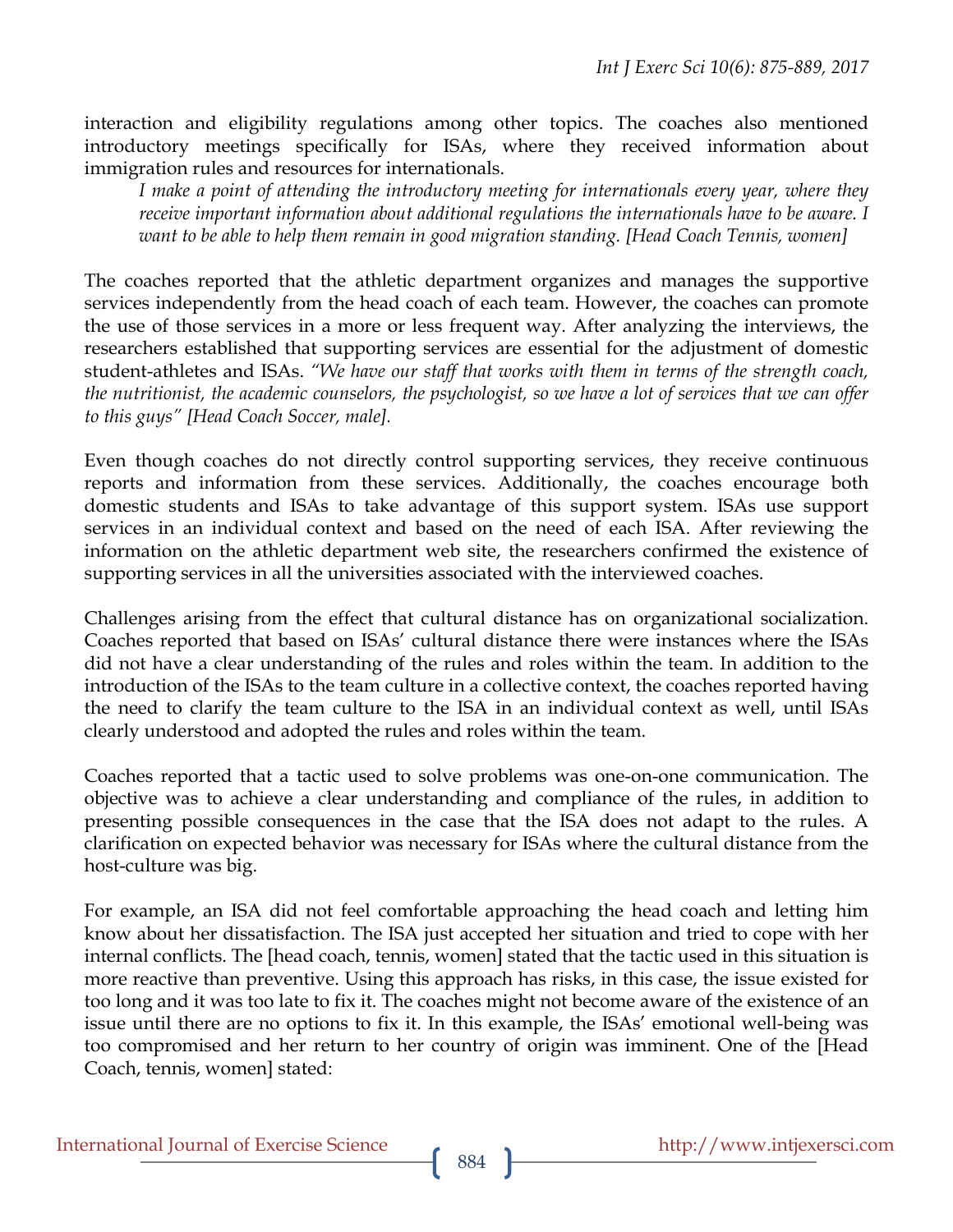*A young player that for two years was on the outward side showing good attitude, working hard, but at the same time was crying every night in her dorm room because she was homesick and not achieving the success that everyone had set for her. She did not have the ability as a person to release these problems. So for two years this was a terrible experience for her. Nobody knew about it. When a third party brought this to our attention then we had to investigate… it was a terrible situation and by that time we couldn't fix anything. She went to her home country to reestablish her self-sense of worth and repair things with her family. She had to get away from tennis and from school and be back into being a healthier person in general. [Head Coach Tennis, male]*

In this situation, the ISA lacked communication with the coach and failed to be able to inform him/her about her feelings and concerns. However, the fact that the coach could not anticipate this situation also indicates that he/she did not have a clear communication with his/her athletes. In other cases, the coach might be able to prevent problems and negative consequences by evaluating the cultural distance of the ISA. The coach might be able to decrease the number of misunderstandings and increase the satisfaction of his/her athletes if the ISAs' cultural distance is taken into account during the socialization process.

Expected Outcomes from the coaches' perspective: The information from the interviews generated a group of expected outcomes from the coaches' perspective such as adjustment to the new environment and the team, high academic and athletic performance, graduation on time, commitment to the team for the full four years of eligibility, self-satisfaction of the ISAs, and athletic achievement as a team. The coaches mentioned that one of the most rewarding outcomes for them was the long-lasting relationship that they created with ISAs. In some cases, the former ISAs became part of the recruiting network of the coach.

Most of the coaches stated that the outcome with the highest priority was to graduate their athletes on time. The next expected outcome was to assemble a winning team and obtain championships. During the interviews, the interviewer asked the coaches to explain if the expected outcomes from the ISAs were different from the expected outcomes from the domestic student-athletes. They reported that the expected outcomes for their ISAs were similar to the expected outcomes for the domestic student-athletes. When attempting to resolve issues a coach stated that most of the time it is too late to solve the problem. Even though the coaches did not report having a high rate of ISAs' turnover, the researchers triangulated with the information published in the websites and media guides of each team and it revealed a high fluctuation in the number of ISAs from year to year, which contradicts the statements of the coaches. One of the coaches reported having trouble with athlete commitment with the team. Her ISAs were leaving the team before the four years of eligibility.

*The most negative would be… I had a player turn pro in the middle of the season, and went back*  to Europe to play the European Tour. And just this year I lost a recruit to the European Tour as *well. [Head Coach Golf, female]*

In this situation, the coach was losing players because they decided to become professionals. Those players failed to identify themselves with the organizational culture of the team and the team's short-term and long-term goals. Those ISAs showed a lack of commitment with the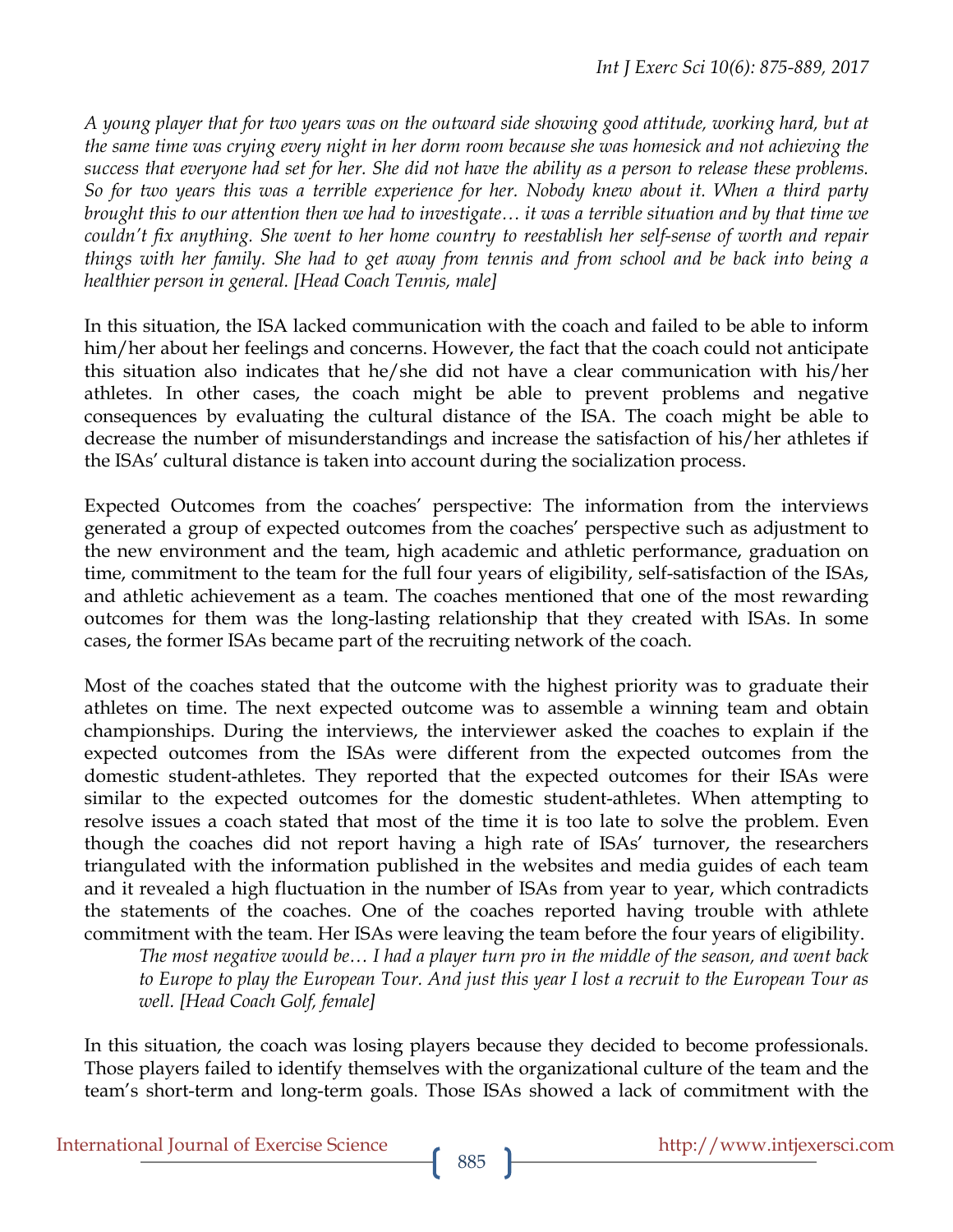team by putting their personal interest ahead of the well being of the team. The investment made on recruiting those athletes did not have the expected return.

In some cases, reacting to the problem with one-on-one communication might fix a situation; nevertheless, the problem already caused a waste of time and resources. The previous experience illustrated this situation. In some cases, reacting to the problem might be "too little and too late". In regards to the previously mentioned situation, the coach stated, *"When I talk to the athlete about not becoming a professional athlete and staying with the team, the athlete has already made up their mind about what they want to do" [Head Coach, golf, women].*

## **DISCUSSION**

The head coach of each team is responsible for structuring the socialization process and determines what tactics to use with the new ISAs and domestic student-athletes. Coaches face a challenge when trying to find a balance between accommodating ISAs from different cultures and findings ways to create a homogeneous culture for their team. In their quest for a homogeneous team culture, coaches often do not differentiate between domestic and international athletes, as they try to maintain a homogeneous environment for all of their athletes. The head coach treats everyone in the same way to avoid any preference. Nevertheless, the findings of this study support socialization research that integrates organizational tactics and individual proactivity together (2). Each athlete has a different background and different factors that influence their reality, which might hinder the effectiveness of a universal treatment. Not all newcomers require the same socialization experience; a successful newcomer adjustment process is a matter of fit between individual characteristics and the socialization tactics employed by the organization (13). For this reason, the researchers propose to evaluate the incoming ISAs and find their cultural distance before structuring the socialization process. Based on the information obtained whether the cultural distance is large or small then the head coach can determine what additional socialization tactics ISAs would need. Popp et al. (20) as well as Ridinger and Pastore (22) both studies mentioned cultural distance as a key antecedent variable in the process of adjustment, but they did not define how to measure it within the field of sports. Therefore, the authors suggest further research should focus on the use of person-environment fit theory, in order to evaluate the ISA's cultural distance.

Popp et al. (20) as well as Ridinger and Pastore (22) proposed a model of adjustment of ISAs to the new team culture, however based on our findings we propose the addition of the organizational socialization process to the model. The ISA's antecedents should determine the use of specific socialization tactics, which in turn will lead to the ISA's adjustment. Our findings also fill a gap on the literature on the leader's approach to establishing an effective socialization process for the new members.

Feldman (9) stated that internationals often receive less mentoring in the form of social support and role modeling and more tasks related mentoring. He bases his hypothesis on mentoring research that finds the mentor-protégé relationship to be based on similar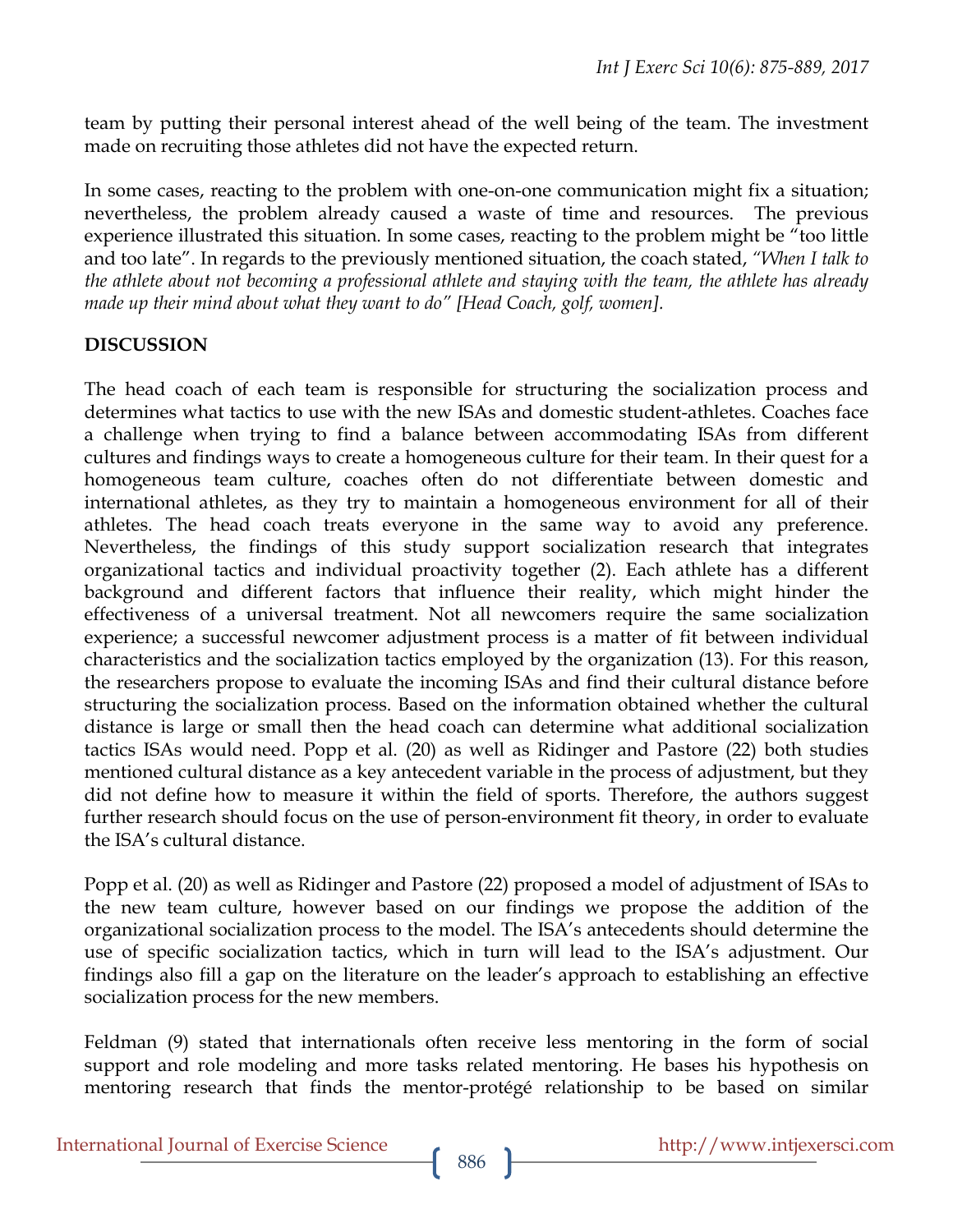demographics. We confirmed this finding, and found that it is more effective to have ISAs mentored by an international with a similar cultural background whenever possible.. Because of the shared background, they serve as role models and they are empathetic to the social support needs (4). The researchers found that mentoring, a tactic used by coaches, supports the need for a structured socialization process for ISAs. The most cited definition of socialization describes it as the "process by which an individual acquires the social knowledge and skills necessary to assume an organizational role" (29). In the same way that a new ISA needs to acquire the social knowledge and skills to assume a role within his/her team.

Following Katz (13) and our results, we propose that the first few weeks or months are crucial to the successful adaptation of the ISA. Coaches should set up a system that allows the ISA to adapt to the new style of life, the food options, transportation, the new academic system, and ways to access different support services. The early engagement should be used in an individual context (assigned person-ISA) where one individual introduces the ISA to the new environment. The following activities would be applicable upon the arrival of the ISA: setting up a phone plan that will work for his particular needs (international, data availability in relation to financial resources); setting up bank accounts (international transfers, close to campus, ATM availability). In addition to, giving ISAs information about the transportation system; how to get to an accessible grocery store, pharmacy, athletic campus, classes (safe way to call a taxi, approximate rates, approximate wait time); accessible and healthy restaurants/cafeterias; and appropriate clothing for the weather, among others. Finding a belonging early in the newcomer experience is essential to a successful socialization process (13). Therefore, the early engagement period, upon arrival of the ISAs, is extremely important to establish a sustainable and conducive environment for an effective adaptation. After the ISA has set up his everyday needs, he/she would be ready to go through the general organizational socialization process.

Due to the increase in collegiate athletics' investment and the constant pressure to win, there is a need to increase the effective use of resources in order to obtain positive outcomes. The present study provides valuable insight into how to improve the ISAs' socialization process in order to achieve a better adaptation, self-satisfaction, high levels of athletic and academic performance, increased commitment with the team and reduce turnover.

The results of this study could inform collegiate athletic recruitment policy in addition to influencing the socialization process of new ISA and domestic student-athletes as well. There are both academic and fiscal ramifications attached to the results of this study making it significant in power and scope. By improving the ISAs' outcomes of organizational commitment, role satisfaction, the ISAs be more likely to remain in college during their 4 years of eligibility, while performing in athletics to the best of their abilities and successfully obtaining a college degree.

### **REFERENCES**

1. Andrade M S. International students and the first year of college. J First Year Experience Students Transition 17(1): 101-129, 2005.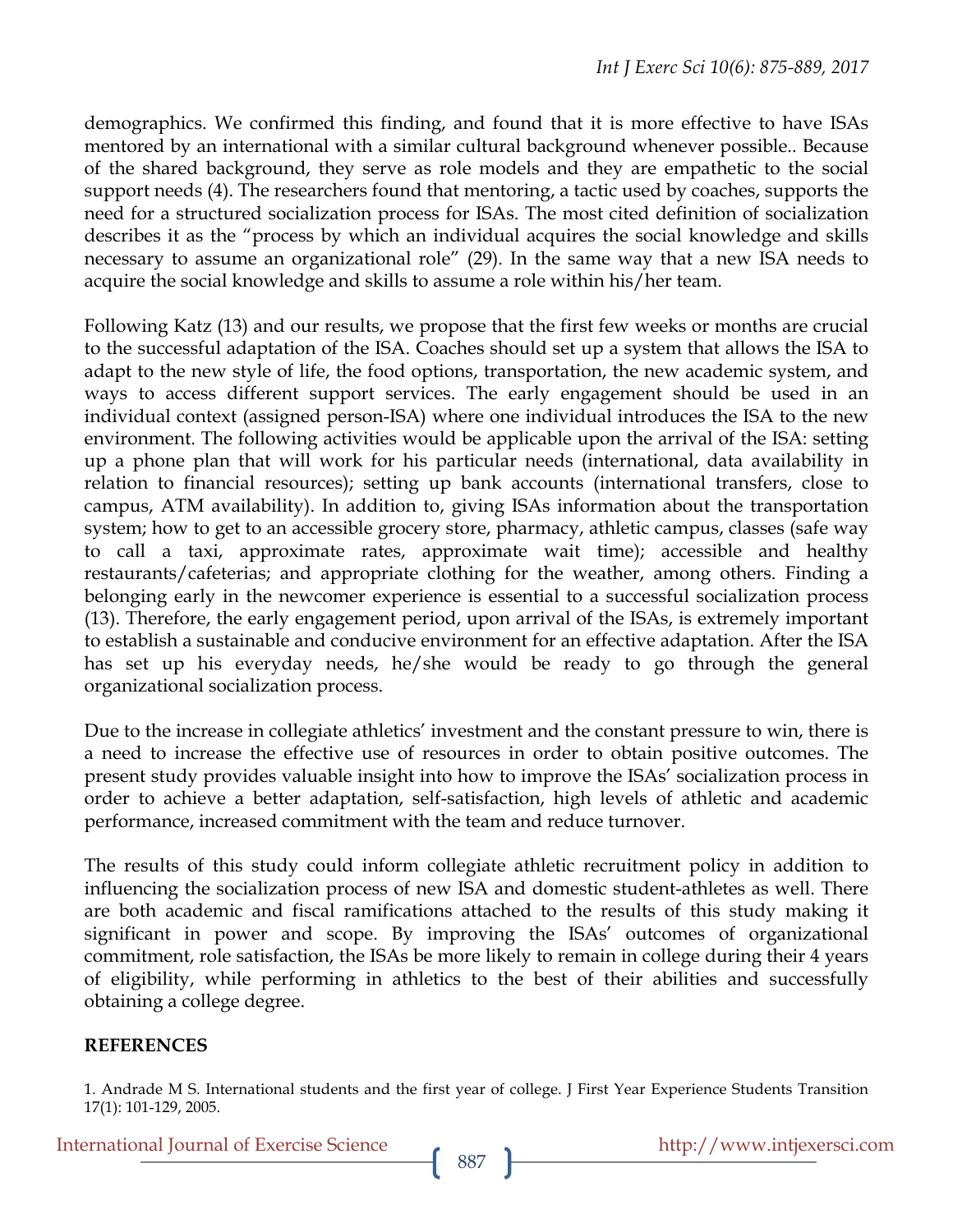2. Ashford S, Nurmohamed S. From past to present and into the future: A Hitchhiker's guide to the socialization literature. Oxford Handbook Org Soc 8, 2012.

3. Bauer T N, Bodner T, Erdogan B, Truxillo D M, Tucker J S. Newcomer adjustment during organizational socialization: a meta-analytic review of antecedents, outcomes, and methods. J Appl Psychol 92(3): 707, 2007.

4. Chao G T. Organizational socialization: Background, basics, and a blueprint for adjustment at work. Oxford Handbook Organizational Psychol 1: 579-614, 2012.

5. Chapdelaine R F, Alexitch L R. Social skills difficulty: Model of culture shock for international graduate students. J College Student Dev 45(2): 167-184, 2004.

6. Das A K, Chow S Y, Rutherford B. The counseling needs of foreign students. Int J Advanc Counseling 9(2): 167– 174, 1986.

7. DeHass D. 1999-2000-2007-2008 NCAA student-athlete ethnicity report. Indianapolis, IN: National Collegiate Athletic Association. http://www.ncaapublications.com , 2009.

8. Eurelings-Bontekoe E H, Brouwers E P, Verschuur M J. Homesickness among foreign employees of a multinational high-tech company in the Netherlands. Environ Behav 32(3): 443-456, 2000.

9. Feldman D C. Socialization in an international context. Int J Selection Assess 5: 1–8, 1997.

10. Griffeth R W, Hom P W. Retaining valued employees. California: Sage Publications, 2001.

11. Hanton S, Fletcher D, Coughlan G. Stress in elite sport performers: A comparative study of competitive and organizational stressors. J Sports Sci 23(10): 1129-1141, 2005.

12. Hofstede G. Culture and organizations. Int Studies Management Org 10(4): 15-41, 1980.

13. Katz M J. New fans, new places: the role of sport fanship in newcomer adjustment (Unpublished Doctoral dissertation). University of Texas, Austin, 2014.

14. Meadows B, Pierce D, Popp N. Qualitative analysis of international student-athlete perspectives on recruitment and transitioning into American college sport. Sport J 14(1): 2011.

15. Mori S C. Addressing the mental health concerns of international students. J Counseling Dev 78(2): 137-144, 2000.

16. Parr G, Bradley L, Bingi R. Concerns and feelings of international students. J College Student Dev 33(1): 20-25, 1992.

17. Patton M Q. Two decades of developments in qualitative inquiry: A personal, experiential perspective. Qual Soc Work 1(3): 261-283, 2002.

18. Pedersen P. The five stages of culture shock: Critical incidents around the world. Westport, CT: Greenwood Press; 1995.

19. Pedersen P B. Counseling international students. Counseling Psychol 19: 10–58, 1991.

20. Popp N, Love A W, Kim S, Hums M A. Cross-cultural adjustments and international collegiate athletes. J Intercollegiate Sport 3(1): 163-181, 2010.